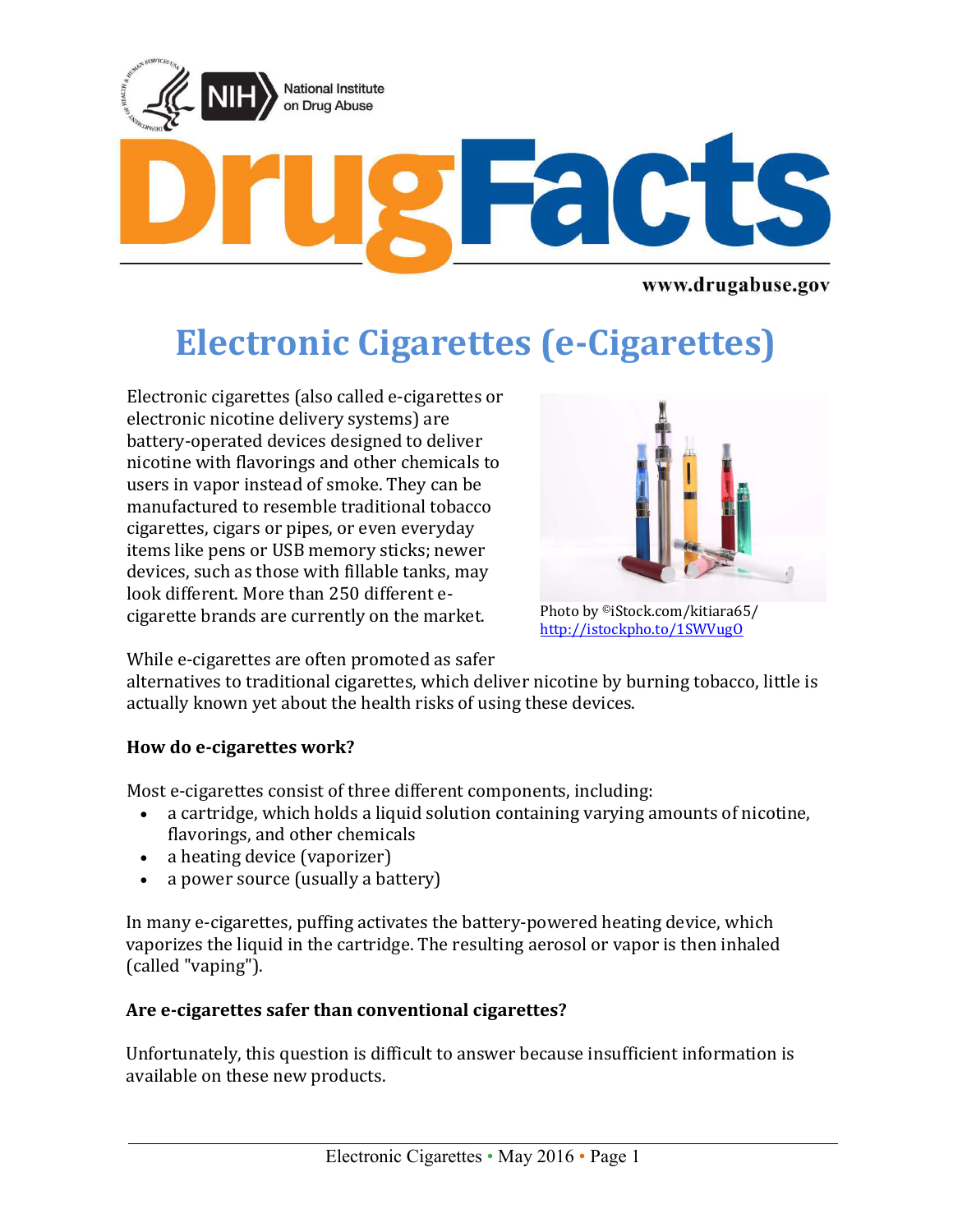Cigarette smoking remains the leading preventable cause of sickness and mortality, responsible for over 400,000 deaths in the United States each year. The worst health consequences associated with smoking (e.g., cancer and heart disease) are linked to inhalation of tar and other chemicals produced by tobacco combustion; the pleasurable, reinforcing, and addictive properties of smoking are produced mostly by the nicotine contained in tobacco.

E-cigarettes are designed to simulate the act of tobacco smoking by producing an appealingly flavored aerosol that looks and feels like tobacco smoke and delivers nicotine but with less of the toxic chemicals produced by burning tobacco leaves. Because they deliver nicotine without burning tobacco, e-cigarettes appear as if they may be a safer, less toxic alternative to conventional cigarettes.

Although they do not produce tobacco smoke, e-cigarettes still contain nicotine and other potentially harmful chemicals. Nicotine is a highly addictive drug, and recent research

**Government Regulation of e-Cigarettes** In an effort to help protect the public from the dangers of tobacco use, the U.S. Food and Drug Administration (FDA) has established a new rule for e-cigarettes and their liquid solutions. Because e-cigarettes contain nicotine derived from tobacco, they are now subject to government regulation as tobacco products, including the requirement that both in-store and online purchasers be at least 18 years of age (see "e-Cigarette Use by Youth" on page 3). For more information about this FDA ruling, visit [www.fda.gov/NewsEvents/Newsroom/](http://www.fda.gov/NewsEvents/Newsroom/PressAnnouncements/ucm499234.htm.) [PressAnnouncements/ucm499234.htm.](http://www.fda.gov/NewsEvents/Newsroom/PressAnnouncements/ucm499234.htm.)

suggests nicotine exposure may also prime the brain to become addicted to other substances. Also, testing of some e-cigarette products found the vapor to contain known carcinogens and toxic chemicals (such as formaldehyde and acetaldehyde), as well as potentially toxic metal nanoparticles from the vaporizing mechanism. The health consequences of repeated exposure to these chemicals are not yet clear.

Another worry is the refillable cartridges used by some e-cigarettes. Users may expose themselves to potentially toxic levels of nicotine when refilling them. Cartridges could also be filled with substances other than nicotine, thus possibly serving as a new and potentially dangerous way to deliver other drugs.

#### **Can e-cigarettes help a person quit smoking?**

Some people believe e-cigarette products may help smokers lower nicotine cravings while they are trying to discontinue their tobacco use. However, at this point it is unclear whether e-cigarettes may be effective as smoking cessation aids. There is also the possibility that they could perpetuate the nicotine addiction and thus interfere with quitting.

These products have not been thoroughly evaluated in scientific studies. This may change in the near future, but for now, very little data exists on the safety of ecigarettes, and consumers have no way of knowing whether there are any therapeutic benefits or how the health effects compare to conventional cigarettes.